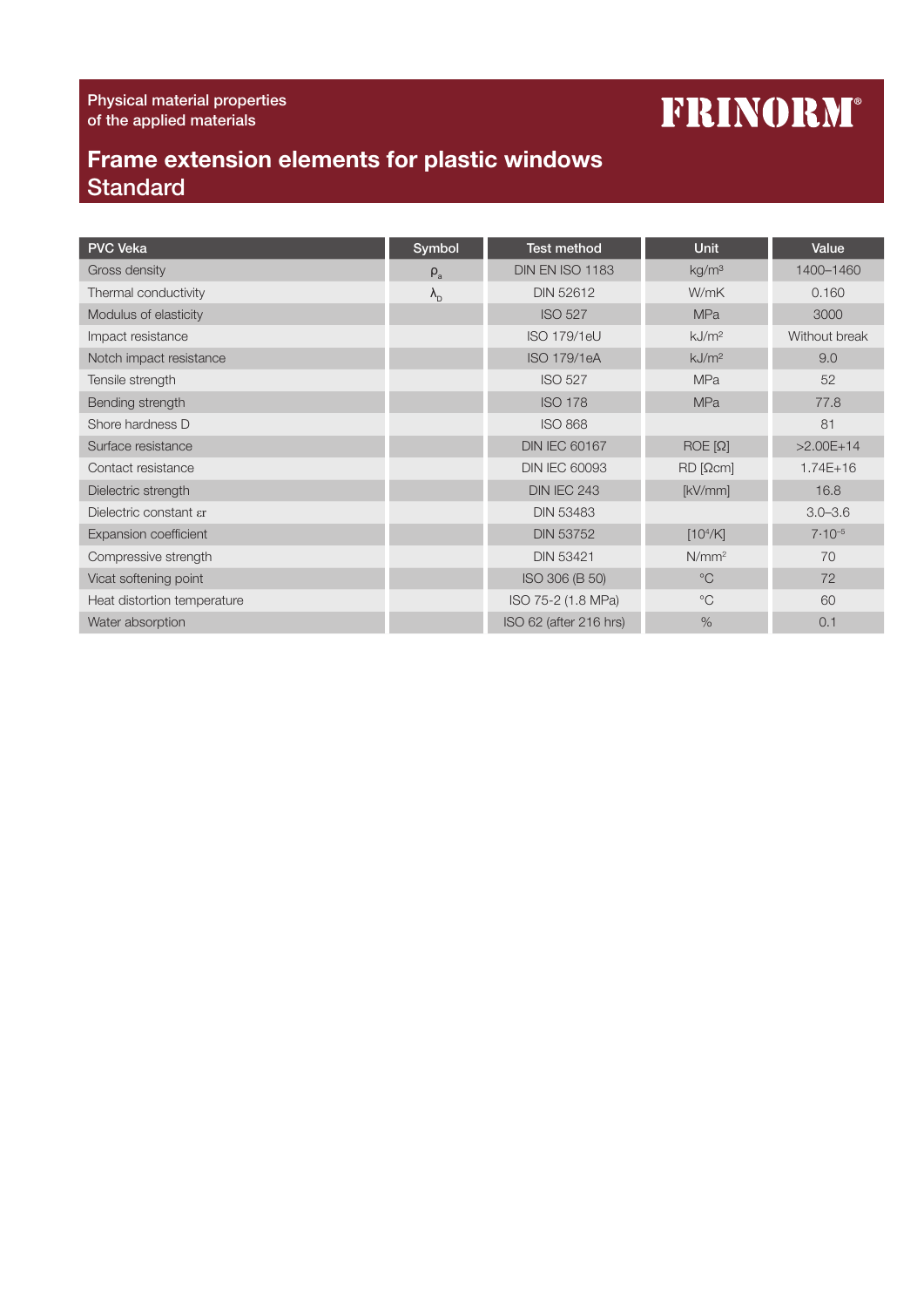| <b>PVC Kömmerling</b>                          | Symbol            | Test method                           | Unit              | Value            |
|------------------------------------------------|-------------------|---------------------------------------|-------------------|------------------|
| Gross density                                  | $\rho_{\rm a}$    | DIN 53479/ISO 1183                    | kg/m <sup>3</sup> | ~1430            |
| Thermal conductivity                           | $\lambda_{\rm D}$ | <b>DIN 52612</b>                      | W/mK              | 0.160            |
| Fire behaviour                                 |                   | <b>DIN 4102</b><br>Fire index (CH)    |                   | <b>B1</b><br>5.2 |
| Tensile yield stress (tensile strength)        |                   | DIN 53455/ISO 527                     | <b>MPa</b>        | $\geq 45$        |
| Elongation at break                            |                   | DIN 53455/ISO 527                     | $\frac{0}{0}$     | $\geq$ 20        |
| Bending strength                               |                   | DIN 53452/ISO 178                     | <b>MPa</b>        | $\geq 70$        |
| Compressive strength                           |                   | DIN 53454/ISO 3605                    | <b>MPa</b>        | $\geq 60$        |
| Elastic modulus                                |                   | <b>DIN 53457</b><br>ISO 527-2/1A/50   | <b>MPa</b>        | $\geq 2500$      |
| Notch impact resistance                        |                   | <b>DIN 53453</b><br>ISO 179/1ePa      | kJ/m <sup>2</sup> | $\geq 8$         |
| Impact resistance down to -40°C                |                   | DIN 53453/ISO 179                     | kJ/m <sup>2</sup> | Without break    |
| Ball hardness (358 N/30 S)                     |                   | DIN 53456/ISO 2039                    | <b>MPa</b>        | ~100             |
| Shore hardness D                               |                   | <b>DIN 53505</b>                      |                   | 78               |
| Vicat softening point                          |                   | DIN 53460/ISO 306<br>Method B50       | $^{\circ}$ C      | $\geq 72$        |
| Heat distortion temperature                    |                   | DIN 53461/ISO 75                      | $^{\circ}C$       | ~100             |
| Linear expansion coefficient, -30°C to +50°C   |                   | <b>DIN 53752</b><br>Method Ae         | mm/mK             | 0.08             |
| Dielectric constant E (at 1 kHz)               |                   | <b>VDE 0303 T4</b>                    |                   | 3.4              |
| Dielectric loss factor $tan \delta$ (at 1 kHz) |                   | <b>VDE 0303 T4</b>                    |                   | 0.016            |
| Surface resistance                             |                   | <b>DIN VDE 0303 T30</b><br>DIN IEC 93 | $\Omega$          | $>10^{15}$       |
| Specific contact resistance                    |                   | <b>DIN VDE 0303 T30</b><br>DIN IEC 93 | $\Omega$ m        | $>10^{14}$       |
| Dielectric strength                            |                   | DIN VDE 0303 T21<br>1 mm board        | kV/mm             | $\geq$ 27        |
| Tracking                                       |                   | <b>DIN IEC 112</b>                    | Level             | <b>CTI 600</b>   |
| Arc resistance                                 |                   | <b>DIN VDE 0303 T5</b>                | Index number      | 2.2.2.2          |
| Water absorption after 7 days                  |                   | <b>DIN 53495</b>                      | $\%$              | < 0.08           |
| Physiological assessment                       |                   |                                       |                   | Unobjectionable  |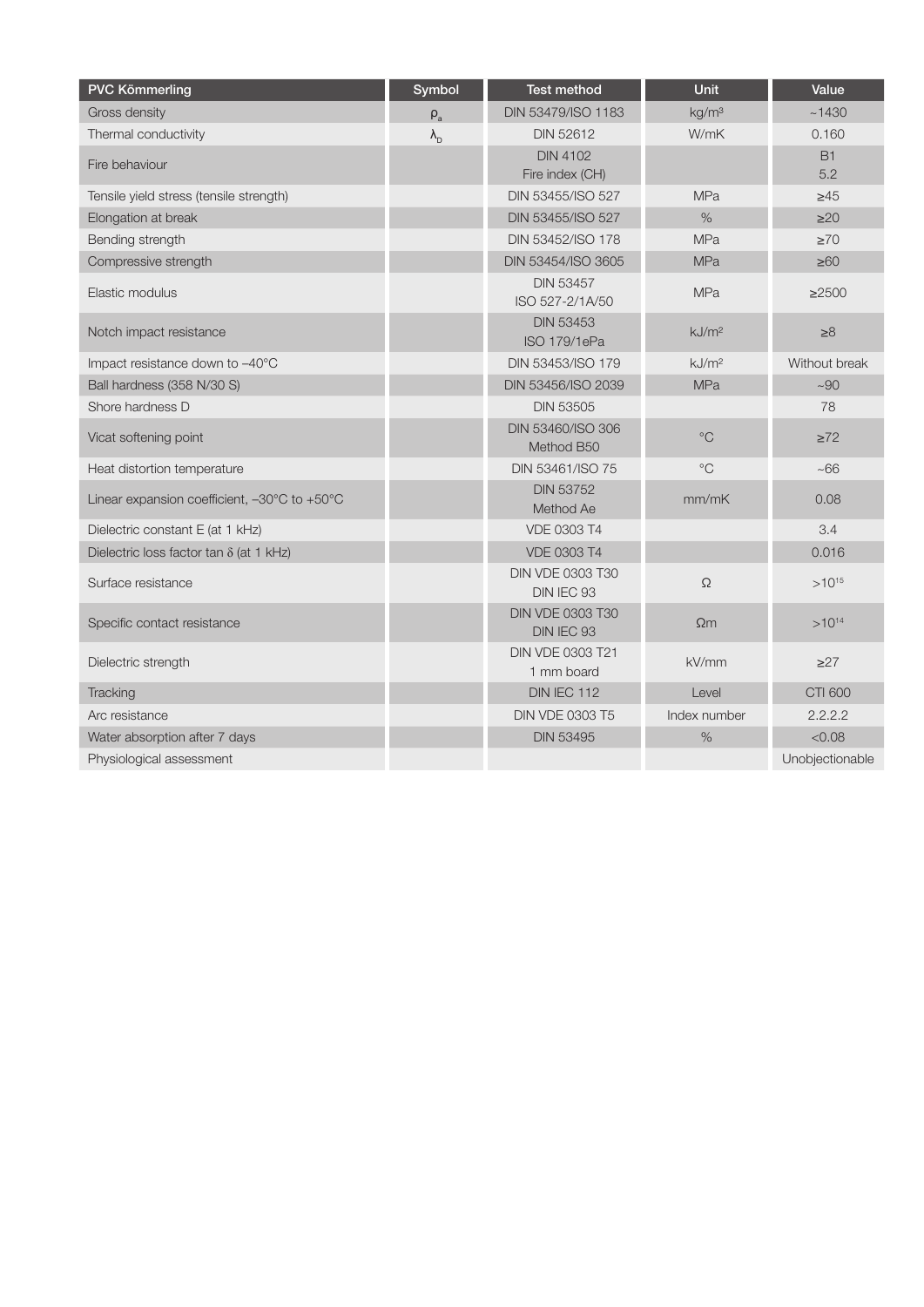| <b>PVC Finstral</b>                                                                         | Symbol            | Test method                                               | Unit                        | Value                                                               |
|---------------------------------------------------------------------------------------------|-------------------|-----------------------------------------------------------|-----------------------------|---------------------------------------------------------------------|
| Gross density                                                                               | $\rho_{\rm a}$    | DIN 53479/ISO 1183                                        | kg/m <sup>3</sup>           | ~1410                                                               |
| Thermal conductivity                                                                        | $\lambda_{\rm D}$ |                                                           | W/mK                        | 0.160                                                               |
| Fire behaviour                                                                              |                   | DIN 4102 (D)                                              |                             | <b>B1</b>                                                           |
| Tensile yield stress                                                                        |                   | DIN 53455/ISO 527                                         | N/mm <sup>2</sup>           | 45                                                                  |
| Elongation at break                                                                         |                   | DIN 53455/ISO 527                                         | $\%$                        | 20                                                                  |
| Elasticity modulus                                                                          |                   | DIN 53457/ISO 527-2                                       | N/mm <sup>2</sup>           | 2500                                                                |
| Compressive strength                                                                        |                   | DIN 53454/ISO 3605                                        | N/mm <sup>2</sup>           | 65                                                                  |
| 3.5% bending stress                                                                         |                   | DIN 53452/ISO 178                                         | N/mm <sup>2</sup>           | 60                                                                  |
| Impact resistance                                                                           |                   | DIN 53453/ISO 179                                         | kJ/m <sup>2</sup>           | No break at -20°C                                                   |
| Notch impact resistance                                                                     |                   | DIN 53453/ISO 179                                         | kJ/m <sup>2</sup>           | 8                                                                   |
| Flexural creep modulus<br>Time under stress: 1 year<br>Bending stress: <5 N/mm <sup>2</sup> |                   |                                                           | N/mm <sup>2</sup>           | $20^{\circ}$ C ~1700<br>$40^{\circ}$ C ~1100<br>$60^{\circ}$ C ~300 |
| <b>Ball hardness</b>                                                                        |                   | DIN 53456/ISO 2039                                        | N/mm <sup>2</sup>           | ~120                                                                |
| Vicat softening point                                                                       |                   | DIN 53460/ISO 306<br>Method B50                           | $^{\circ}C$                 | 75                                                                  |
| Heat distortion temperature                                                                 |                   | DIN EN ISO 75<br>Method A                                 | $^{\circ}C$                 | $~10-70$                                                            |
| Heat distortion temperature                                                                 |                   | DIN EN ISO 75<br>Method B                                 | $^{\circ}C$                 | $~1 - 74$                                                           |
| Linear expansion coefficient, 20°C to 60°C                                                  |                   | <b>DIN 53752</b>                                          | $K^{-1}$                    | $~10^{-6}$                                                          |
| Specific contact resistance                                                                 |                   | <b>DIN IEC 60093</b><br>VDE 0303-30                       | $\Omega$ cm                 | $>10^{15}$                                                          |
| Surface resistance                                                                          |                   | <b>DIN IEC 60093</b><br>VDE 0303-30                       | $\Omega$                    | $>10^{13}$                                                          |
| Dielectric constant ar                                                                      |                   | <b>DIN 53483</b><br>VDE 0303, part 4                      | At 1 kHz                    | $~1 - 3.2$                                                          |
| Dielectric loss factor tan $\delta$                                                         |                   | <b>DIN 53483</b><br>VDE 0303, part 4                      | At 1 kHz                    | $-0.02$                                                             |
| Tracking                                                                                    |                   | DIN IEC 112<br>VDE 0303, part 1                           | <b>CTI</b>                  | 600                                                                 |
| Dielectric strength                                                                         |                   | <b>DIN 53481</b><br>VDE 0303, part 2                      | kV/mm<br>Sample: 3 mm thick | $\geq 12$                                                           |
| Water absorption                                                                            |                   | DIN 53495/ISO 62<br>Method CL/100                         | mg/cm <sup>2</sup>          | $\leq 3$                                                            |
| Service temperature range                                                                   |                   | <b>Benchmark</b>                                          |                             | $-30^{\circ}$ C to $+60^{\circ}$ C                                  |
| Resistance to weather<br>(Radiation dosage: 0.8 MJ/cm <sup>2</sup> in xenon 450)            |                   | <b>DIN 53387</b><br><b>DIN EN 20105-A02</b><br>Grey scale |                             | Level 4-3 (white only)                                              |
| Physiological harmlessness                                                                  |                   |                                                           |                             | <b>No</b>                                                           |